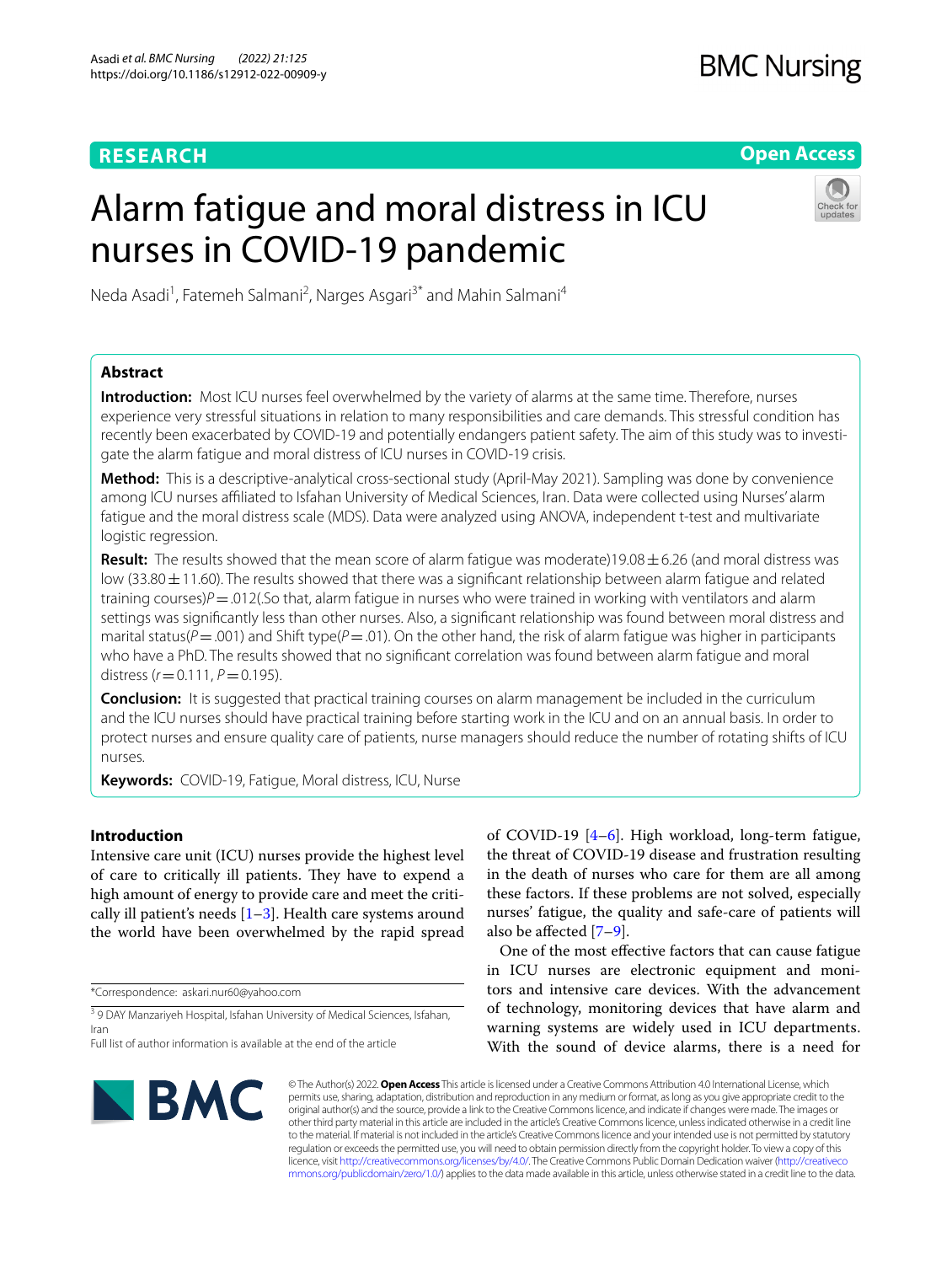nurses to respond appropriately to improve the situation based on the patient's needs [\[10](#page-5-6)].

Most nurses feel overwhelmed by the number and variety of alarms that sound at the same time  $[11]$  $[11]$ . False alarms or unusual sounds made by multiple devices are known to be a source of stress for ICU nurses [\[12](#page-5-8)]. Desensitization to these alarms is defned as alarm fatigue [[13\]](#page-5-9). According to the results of the Simpson 2019 study, most of the generated alarms are not related to the patient's clinical condition and despite the immediate response of the nurses, did not help the patient's clinical evaluation and caused fatigue in the nurses [\[14](#page-5-10)], a condition that has recently been exacerbated by COVID-19 and potentially endangers patient safety [\[15\]](#page-6-0).

Therefore, nurses experience stressful situations in relation to many responsibilities and care demands [\[16](#page-6-1)]. Moral distress is one of the critical problems in the workplace that is very neglected and can limit the performance of nurses to provide quality care [\[17\]](#page-6-2). In fact, it causes moral dysfunction despite having the necessary knowledge [\[18,](#page-6-3) [19](#page-6-4)]. Moral distress is the feeling of unhappiness that occurs despite not recognizing the proper moral action. Nurses' exposure to moral distress can lead to diferent outcomes for nurses and patients and afect treatment outcomes. In addition, moral distress in nurses can cause symptoms such as sadness, frustration and anxiety, and in the long-term can lead to burnout and job dissatisfaction  $[20-22]$  $[20-22]$  $[20-22]$ . The results of studies in this field also show that moral distress has a signifcant relationship with the service sector and the highest level of moral distress is related to the ICU [\[19\]](#page-6-4).

ICU nurses respond in a variety of ways to morally stressful situations. Some nurses, despite their desire, have to endure the existing conditions, preferring to refrain from attending the patient's bedside and providing care to them, and in fact, they experience a kind of frustration and fatigue in providing care to patients [\[20](#page-6-5), [23,](#page-6-7) [24](#page-6-8)]. As the COVID-19 epidemic continues, ICU nurses are at the frontline of the fght against the disease. In this case, monitoring alarms are an important principle in patients care. The use of a large number of electrical devices as well as the combination of alarms has caused alarm fatigue in nurses, which can be dangerous for patients and afect patient safety, as this is one of the 10 major technological threats in health systems [[10\]](#page-5-6). On the other hand, due to the nature of the ICU and the high prevalence of moral distress in these nurses [[21\]](#page-6-9), especially during the COVID-19 pandemic, it is important to pay attention to these issues, because it can afect the quality of patient care. Since the researcher did not fnd a similar study in this regard, the current study conducted with the question of how much is the alarm fatigue and moral distress in ICU nurses during the COVID-19

pandemic This study aimed to determine the correlation between ICU nurses' background characteristics and their moral distress and alarm fatigue in Iran.

# **Methods**

# **Sample and setting**

This is a descriptive-analytical cross-sectional study (April-May 2021). Sampling was done by convenience among ICU nurses afliated to Isfahan University of Medical Sciences, Iran. Inclusion criteria included: There is no hearing disorder and no history of definite and proven psychological disorder based on self-report. Exclusion criteria included completing less than twothirds of the questionnaire. An online survey was conducted through social media (WhatsApp) and personal contacts. A brief written description of the study and its objectives was sent to participants. one-hundred ffty participants were considered as the sample size according to pilot study and correlation coefficient, 95% confidence, and 90% test power. Finally, 10 participants were excluded from the study.

## **Ethics approval and consent to participate**

This study was approved by the Ethics Committee of Kerman University of Medical Science with No. 99001118 and the code of ethics No IR.KMU.REC.1399.679. All methods were carried out in accordance with relevant guidelines and regulations. Participation in this study was voluntary. All participants were given explanation aboutthe objectives and process of the study and their informed consent was obtained.

# **Measures**

Data were collected using a three-part questionnaire consisted of demographic information, Nurses' alarm fatigue questionnaire, and Distress Moral Scale (MDS).

Background information questionnaire, included demographic information such as age, gender, marital status, educational level.) and information about occupational conditions (Shift type, Number of night shifts, Second Job, Sleep Disorder, Ventilator training experience, Work experience in the intensive care unit).

## *Nurses' alarm fatigue questionnaire*

It was developed by Torabizadeh in 2017. "Alarm sounds make me nervous" and "I turn off the alarms at the beginning of every shift" are example items this measure. This scale consisted of 13 items and scored based on a 5-point Likert scale (0=never) t0(4=always), Two items of this questionnaire have a negative score (items 1 and 9), so the total score of the scale is between 8 and 44. The highest score indicates the highest level of Nurses' alarm fatigue. The test of the reliability of this questionnaire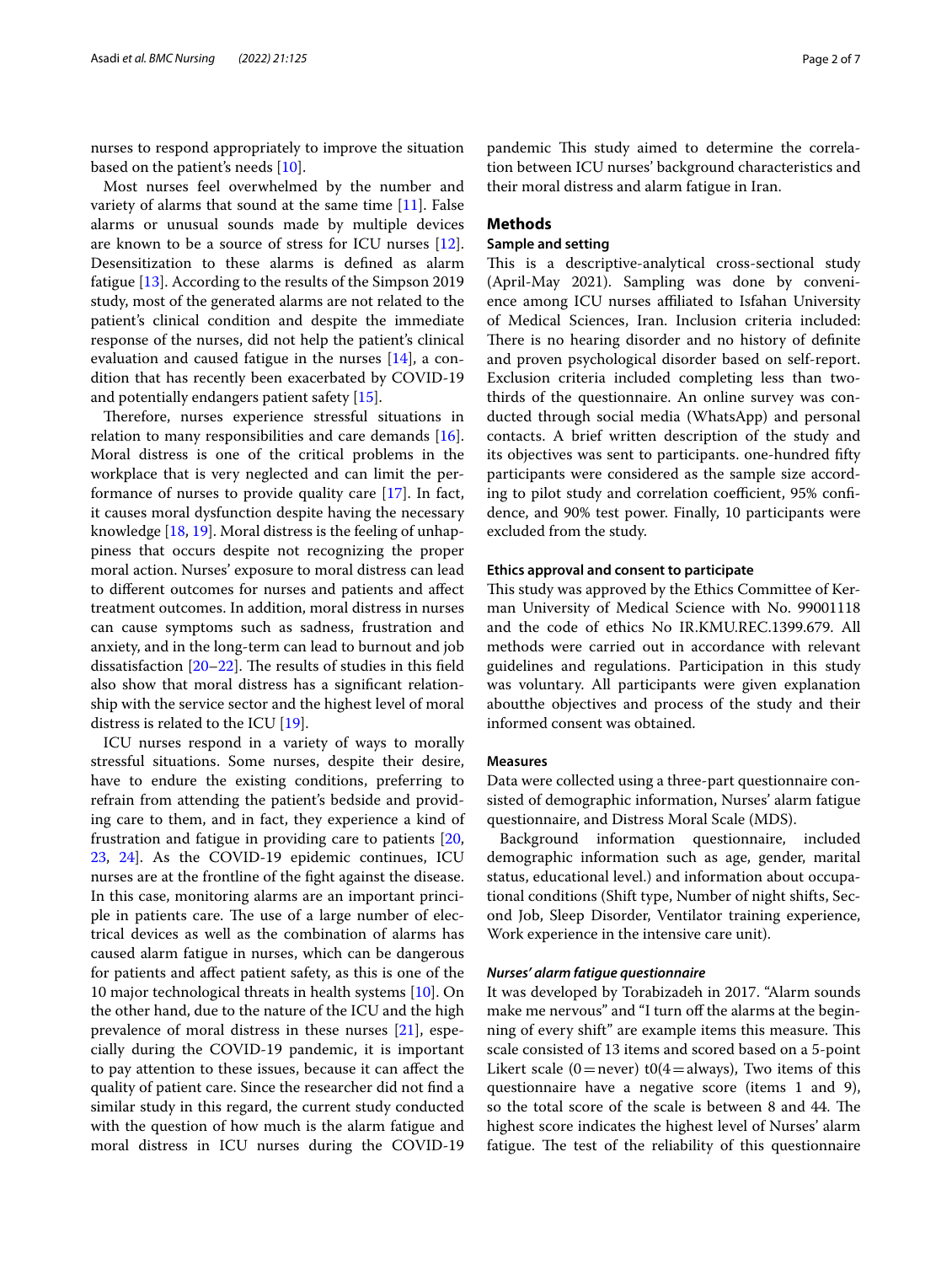based on the internal homogeneity and retest methods yielded the following results: test–retest correlation  $coefficient = 0.99$ ; Guttman splithalf correlation coef-ficient = 0.79; Cronbach's alpha = 0.91 [[25\]](#page-6-10). In the current study, the content validity index was determined to be 0.89. Also, the reliability (internal consistency) of this questionnaire was confrmed with a Cronbach's alpha coefficient of 0.91.

# *Distress moral scale (MDS)*

MDS was designed to assess moral distress in nurses working in ICU and CCU and has been used in many studies. Content Validity Index was found to be 0.97 for moral sensitivity and 0.88 for moral distress questionnaires. Intraclass Correlation Coefficient was used to ensure reliability. To this end, questionnaires were completed by 15 participants twice with a 2-week interval. Reliability was found to be 0.93 for moral sensitivity questionnaire and 0.88 for moral distress questionnaire. To determine internal consistency of the tools, Cronbach's alpha coefficients were found to be 0.77 for moral sensitivity and 0.87 for moral distress [[26\]](#page-6-11).

MDS contains 24 items, each relating to a particular situation in hospital care."When a patient's death is inevitable, I talk to her family about organ donation" and "I do not react if I see cases where the patient's privacy is violated." are example items this measure. This scale examines nurses's understanding of two aspects: "severity of moral distress" and "frequency of stressful situations faced by the individual." In this scale, the nurses specify how frequently they face stressful situations that may cause moral distress in them. It also assesses how intense each of these stressful situations is. This tool has two 5-point Likert scales: one for frequency of moral distress (from never = 0 to very much = 4) and the other for severity of moral distress (from causing no distress  $=0$  to causing severe distress  $=4$ ), with score range from 0 to 96. Higher scores indicate higher intensity and frequency of moral distress.

SPSS 25 was used for data analysis. Frequency, percentage, mean and standard deviation were used to describe the demographic characteristics and the scores of nurses' alarm fatigue and MDS in participants. To determine the relationship between nurses' alarm fatigue and MDS with background variables was used of ANOVA and independent t-test. The significance level was considered 0.05. The logistic regression was conducted for further analysis.

# **Results**

The mean age of the study participants was  $35.1 \pm 7.43$  years. The majority of the participants were women (96.4%), married (77.9%), had a Bachelor's degree (75%),worked on rotation shift (81.4%), and had ventilator device management training (70%). The mean Work experience in the intensive care unit of the study participants was  $6.91 \pm 5.22$  years. Other participants' characteristics are presented in Table [1](#page-3-0).

The mean score of alarm fatigue was  $19.08 \pm 6.26$ . So that the ventilator device of alarm fatigue in nurses is moderate. The mean score of moral distress was  $33.80 \pm 11.60$ . So that the moral distress in nurses is low. No signifcant correlation was found between alarm fatigue and moral distress  $(r=0.111, P=0.195)$ .

The multivariate logistic regression with enter method was conducted for further analysis. The results showed that gender and level of education were signifcantly associated with alarm fatigue. On the other hand, the risk of alarm fatigue was higher in women and participants who have a PhD. However the coefficient of adjusted R square (R2) of the fnal model was 0.072, the two variables of gender and level of education signifcantly explain 7.2% of the changes in alarm fatigue scores. (Table [2](#page-3-1)).

Also, the multivariate logistic regression showed that marital statues were signifcantly associated with moral distress. On the other hand, the risk of moral distress was higher in unmarried people However the coefficient of adjusted R square (R2) of the fnal model was 0.061, the variable of marital statues signifcantly explain 6.1% of the changes in moral distress scores. (Table [3](#page-4-0)).

# **Discussion**

The aim of this study was to investigate the alarm fatigue and moral distress in ICU nurses during the COVID-19 pandemic in Iran. The results of the present study showed that the mean score of alarm fatigue in ICU nurses was moderate, which is consistent with previous studies [[27,](#page-6-12) [28\]](#page-6-13). Bourji et al. (2020) found that the rate of alarm fatigue during the COVID-19 pandemic, in ICU nurses was above average [\[29](#page-6-14)]. Also in the present study, alarm fatigue in nurses who were trained in working with ventilators and alarm settings was signifcantly less than other nurses. Our results are consistent with previous studies, such as Jiasi (2020) et al. [[30\]](#page-6-15), Bourji et al. (2020) [[29](#page-6-14)] and Sowan  $(2015)$  [[31\]](#page-6-16). This suggests that ventilator and alarm settings training helps nurses manage alarms and can reduce alarm fatigue in intensive care unit nurses.

Another fnding of this study was that the level of moral distress of nurses in intensive care units was low. In this regard, Miljeteig (2021) who conducted a study on nurses of all clinical wards, reported that the level of moral distress of nurses during the COVID-19 pandemic was low and states that in cases where the nurse works in managerial positions or if they are transferred to psychiatric and addiction departments for work, they experience higher levels of moral distress. That same study also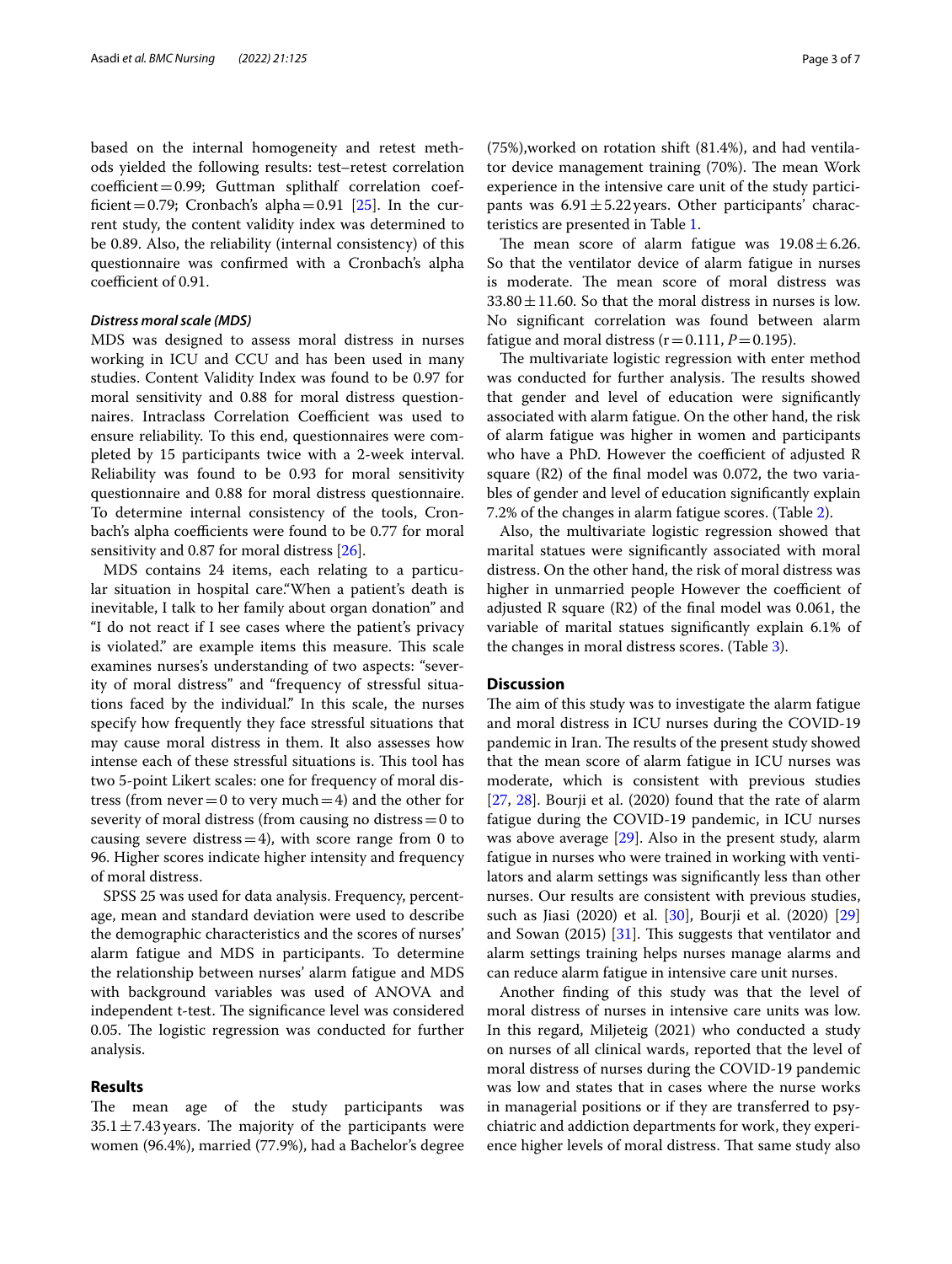# <span id="page-3-0"></span>**Table 1** Demographic characteristics of the participants

| Group                             | Variable       | Frequency(percent) Alarm fatigue |                  | statistic test<br>P value  | <b>Moral distress</b> | <b>Statistic test</b><br>P value |
|-----------------------------------|----------------|----------------------------------|------------------|----------------------------|-----------------------|----------------------------------|
| Gender                            | Women          | 135 (96.4)                       | $19.22 \pm 6.30$ | $t = 1.41$<br>$P = .159$   | 33.37 ± 11.81         | $t = -0.353$                     |
|                                   | Men            | 5(3.6)                           | $15.20 \pm 3.56$ |                            | $35.60 \pm 0.54$      | $P = .725$                       |
| Marital status                    | Married        | 109 (77.9)                       | $19.01 \pm 6.11$ | $t = .245$<br>$P = .807$   | $32.07 \pm 11.45$     | $t = 3.39$                       |
|                                   | Unmarried      | 31(22.1)                         | $19.32 \pm 6.86$ |                            | $39.81 \pm 10.15$     | $P = .001$                       |
| Educational level                 | Bachelor       | 105(75)                          | $18.76 \pm 6.32$ | $F = 1.98$                 | $33.57 \pm 12.14$     | $F = .116$                       |
|                                   | Master's       | 30(21.4)                         | $19.30 \pm 5.63$ | $P = .141$                 | $34.70 \pm 10.37$     | $P = .89$                        |
|                                   | PhD            | 5(3.6)                           | $24.40 \pm 7.40$ |                            | $33.20 \pm 7.36$      |                                  |
| Shift type                        | Rotation shift | 114(81.4)                        | $19.55 \pm 5.89$ | $t = -1.89$<br>$P = 0.06$  | 35.01 ± 11.02         | $t = -2.61$                      |
|                                   | Fixed Shift    | 26 (18.6)                        | $17 + 7.44$      |                            | 28.54 ± 12.75         | $P = .01$                        |
| Number of night<br>shifts         | $\circ$        | 20(14.3)                         | $19.15 \pm 5.77$ | $F = 1.31$<br>$P = .192$   | $32.40 \pm 15.77$     | $F = 1.15$                       |
|                                   | $1 - 3$        | 8(5.7)                           | $18.25 \pm 7.25$ |                            | 33.17 ± 14.78         | $P = .315$                       |
|                                   | $4-6$          | 39 (27.9)                        | $17.94 \pm 7.07$ |                            | $33.23 \pm 10.37$     |                                  |
|                                   | $7-9$          | 41 (29.3)                        | $19.10 \pm 6.10$ |                            | $32.95 \pm 1.47$      |                                  |
|                                   | >10            | 32 (22.9)                        | $21.08 \pm 4.40$ |                            | $34.96 \pm 9.75$      |                                  |
| Second Job                        | Yes            | 10(7.1)                          | $18.90 \pm 6.29$ | $t = -.093$<br>$P = 0.926$ | $35.89 \pm 1.05$      | $t = .558$                       |
|                                   | <b>No</b>      | 130 (92.9)                       | $19.09 \pm 6.28$ |                            | 33.65 ± 11.98         | $P = 0.578$                      |
| Sleep Disorder                    | Yes            | 40 (28.6)                        | $19.23 \pm 6.16$ | $t = -.174$<br>$P = .862$  | $34.15 \pm 12.26$     | $t = .225$                       |
|                                   | <b>No</b>      | 100(71.4)                        | $19.02 \pm 6.32$ |                            | $33.66 \pm 11.39$     | $P = .823$                       |
| Ventilator training<br>experience | Yes            | 98 (70)                          | $18.21 \pm 6.70$ | $t = -2.54$<br>$P = 0.012$ | $32.85 \pm 11.46$     | $t = -1.47$                      |
|                                   | No             | 42 (30)                          | $21.10 \pm 4.53$ |                            | $36 \pm 11.74$        | $P = .142$                       |

<span id="page-3-1"></span>**Table 2** The logistic model of associations of important variables with alarm fatigue

| Variable                                   | Multivariate logistic regression |                                  |          |         |  |
|--------------------------------------------|----------------------------------|----------------------------------|----------|---------|--|
|                                            | Unstandardized $\beta$           | standardized Coefficients t<br>β |          | P value |  |
| Age                                        | $-.091$                          | $-.108$                          | $-.830$  | .408    |  |
| Gender                                     | $-8.642$                         | $-.257$                          | $-2.135$ | .035    |  |
| Marital status                             | 1.618                            | .108                             | 1.173    | .243    |  |
| <b>Educational level</b>                   | 2.528                            | .213                             | 2.235    | .027    |  |
| Shift type                                 | 3.443                            | $-.176$                          | 2.167    | .132    |  |
| Number of night shifts                     | $-.165$                          | $-.158$                          | $-1.851$ | .066    |  |
| Second Job                                 | $-4.256$                         | $-.176$                          | $-1.514$ | .132    |  |
| Sleep Disorder                             | $-.245$                          | $-.018$                          | $-.207$  | .835    |  |
| Ventilator training experience             | 1.898                            | .139                             | 1.571    | .119    |  |
| Work experience in the intensive care unit | .161                             | .135                             | 1.08     | .282    |  |

suggests that the supportive mechanisms such as talking to colleagues, family and friends, the attention and support of managers, and prioritization guidelines as the most helpful in reducing nurses' moral distress [\[27](#page-6-12)]. Furthermore, the study of Karagozoglu et al. (2017), which was conducted before the COVID-19 pandemic in Turkey, shows a low level of moral distress [\[28](#page-6-13)], while Norman et al. (2021) reported high levels of moral distress in nurses during the COVID-19 pandemic. They cite the reasons for this as worries about COVID-19's negative impact on the family, fear of infecting others, and workrelated worries [\[29](#page-6-14)]. Also, in other studies conducted before the COVID-19 pandemic, the level of moral distress in ICU nurses has been reported to be moderate to high [\[21](#page-6-9), [23](#page-6-7), [31](#page-6-16), [32](#page-6-17)]. However, Hamric et al. (2011) reported the level of moral distress in the intensive care units as 92.86 and this level is within the minimum average range  $[20]$  $[20]$ . The low moral distress of the nurses in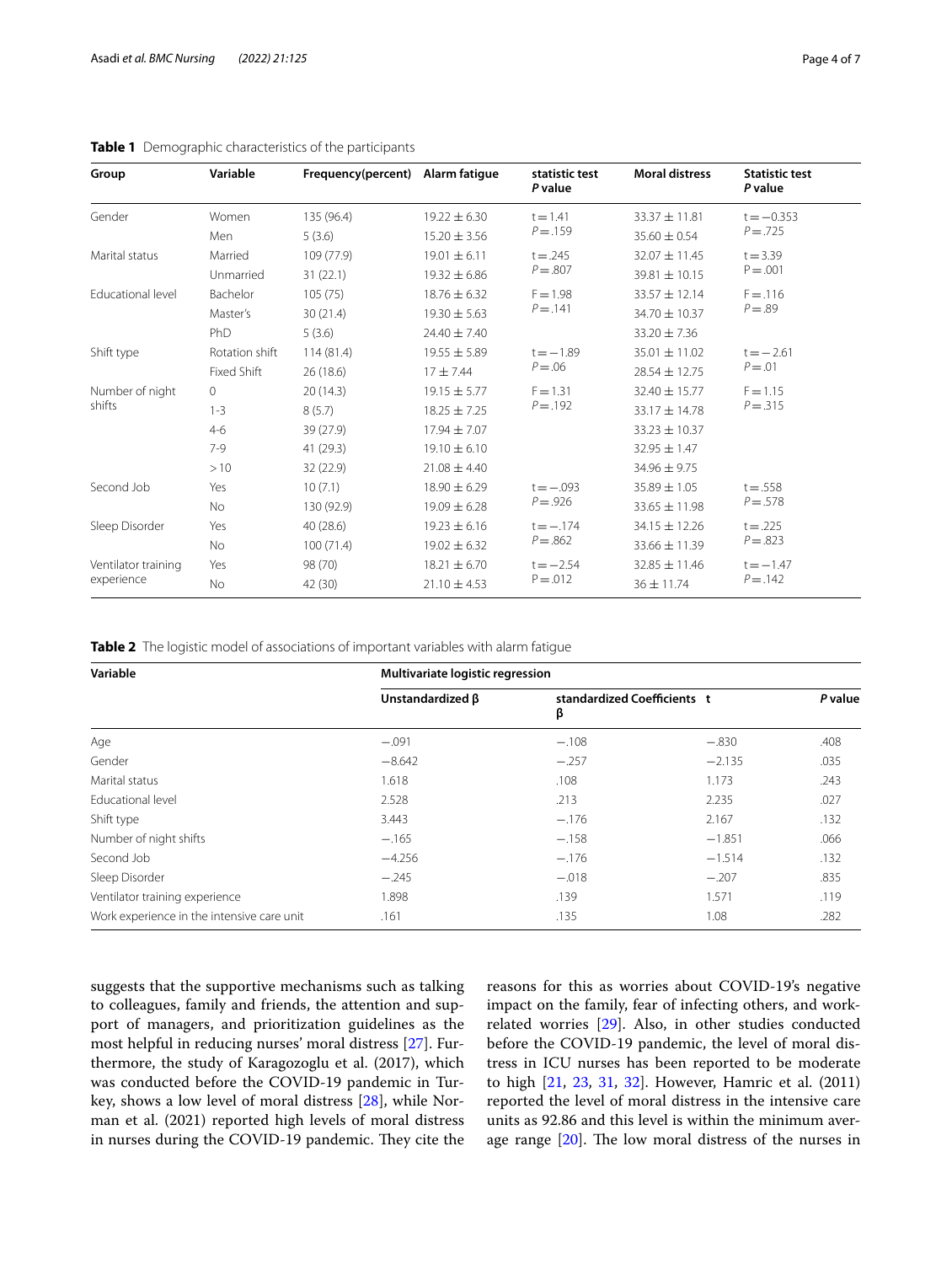| Variable                                   | Multivariate logistic regression |                                  |          |         |  |  |
|--------------------------------------------|----------------------------------|----------------------------------|----------|---------|--|--|
|                                            | Unstandardized $\beta$           | standardized Coefficients t<br>β |          | P value |  |  |
| Age                                        | $-.201$                          | $-.129$                          | $-.979$  | .33     |  |  |
| Gender                                     | 3.939                            | .063                             | .489     | .626    |  |  |
| Marital status                             | $-6.327$                         | $-.228$                          | $-2.457$ | .015    |  |  |
| <b>Educational level</b>                   | .954                             | .043                             | .452     | .652    |  |  |
| Shift type                                 | 4.495                            | .152                             | 1.517    | .132    |  |  |
| Number of night shifts                     | $-.169$                          | $-.087$                          | $-1.015$ | .312    |  |  |
| Second Job                                 | .364                             | .008                             | .062     | .95     |  |  |
| Sleep Disorder                             | .464                             | .018                             | .209     | .835    |  |  |
| Ventilator training experience             | .680                             | .027                             | .301     | .764    |  |  |
| Work experience in the intensive care unit | .034                             | .015                             | .120     | .904    |  |  |

<span id="page-4-0"></span>**Table 3** The logistic model of associations of important variables with moral distress

this study may be related to the fact that marital status was an important predictor of this issue and more than 70% of our participants were married and experienced less moral distress. Also,this discrepancy in the results may be due to diferences in the questionnaires and difference in scoring and questionnaire cut points In the Hamric et al. study, the Revised Moral Distress Questionnaire (MDS-R) was used, which has diferent scores and scoring methods than the questionnaire used in the present study. Also, diferences in the study population can afect the amount of moral distress. Although Ebrahimi and Corely also used a MDS questionnaire in their studies, the population in these two studies is all nurses working in intensive care units. In the Hamric study, the study population was pediatric and adult's ICU nurses, while in the present study, the intensive care units include ICU and CCU.

The results of the present study showed that marital status is a predictor of moral distress and has an efect on the degree of moral distress so that those who are not married experience more moral distress, In this regard, Fazljoo et al. found that the mean score of moral distress was higher in singles compared to married nurses [\[33](#page-6-18)], while the results of the study of Ness et al. (2021) are not in line with the results of the present study [\[34](#page-6-19)]. It seems that the existence of cultural diferences and family support systems can be impactful. Family usually provide physical, emotional and fnancial support and play a curial role in seeking mental health for their beloved ones  $[35]$  $[35]$  $[35]$ . Family functioning is defined as the efficient problem-solving procedues and strategies used by family members, such as having social and emotional communication, to this end, family members try to coordinate or adapt to life changes by staying together, negotiating, observing the diferences, to protect the family system. However, a comprehensive understanding requires attention to cultural and contextual factors [[36\]](#page-6-21). And also fndings may indicate that because married nurses have experienced life stress, they are better able to manage psychological stress than single, resulting in less moral stress.

Furthermore, the results of the present study showed that nurses who worked in rotation shifts experienced more moral distress, which is in line with the results of the study of Ebrahimi et al. (2013, 31]. It seems that facing diferent working conditions and problems in care and treatment provided in non-office shifts, reduced access to physicians and the absence of head nurses and hospital managers to respond to problems in the treatment process can afect the moral distress of nurses in intensive care units.

In the present study, two variables of gender and education level predict alarm fatigue and found that nurses who are women and have higher levels of education are more likely to experience alarm fatigue. Whittaker (2018) in their study also discusses gender as an efective factor in the occurrence of alarm fatigue, stating that alarm fatigue occurs more often in female nurses [\[37\]](#page-6-22). Also Bourji et al. (2020) show that the mean alarm fatigue score was higher in males and in nurses with higher levels of education [[38\]](#page-6-23). But Zhao et al. (2021) show that high education are negatively correlated with alarm fatigue [[39\]](#page-6-24). Perhaps the reason for this difference is in the existence of COVID-19 condition and the type and environment of the study.

# **Conclusion and recommendations**

The evidence from this study indicate that there is a correlation between alarm fatigue and moral distress with background characteristics and also alarm fatigue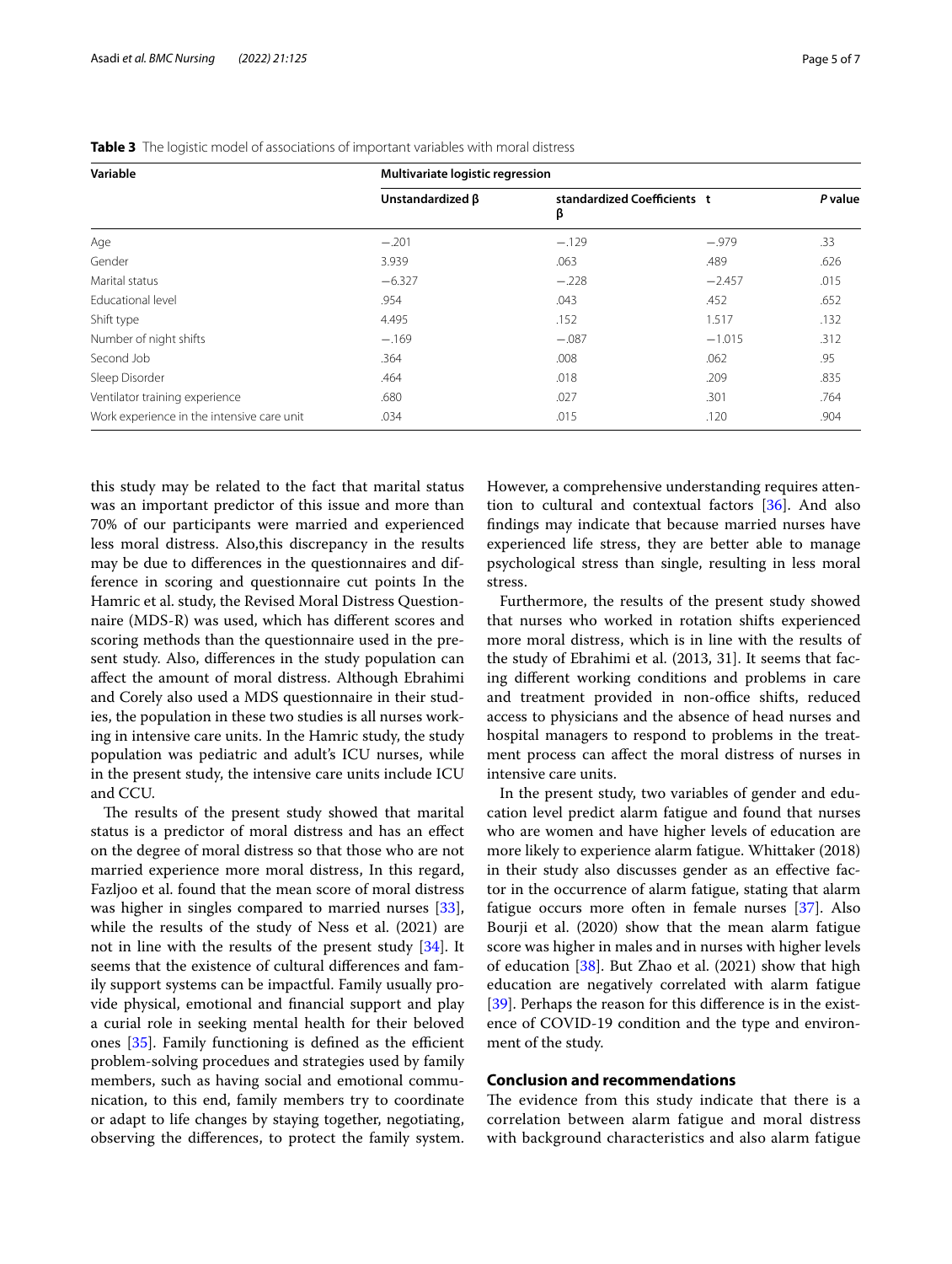is moderate and moral distress is low in ICU nurses in Iran. In the advent of emerging diseases such as the COVID-19 pandemic, despite the lack of information and the emergence of treatment problems in the feld of this disease, nurses play a key role in caring for these patients and are under psychological and moral pressure. Therefore, in order to protect nurses and ensure quality care of patients, managers should adopt strategies to deal with nurses' problems, including alarm fatigue and moral distress.

The present findings suggest several course of action in order to devise and implement strategies and policies to curtail alarm fatigue and moral distress of ICU nurses for nurse managers. It is suggested that nursing curriculum of undergraduate and graduate nursing programs should prepare new graduates with the resources to manage alarm fatigue and moral distress. It is suggested that in order to prevent the occurrence of alarm fatigue, the nurses should have practical training in working with devices and monitors and alarm management before starting work in the critical wards and on an annual basis. Nursing managers can reduce the number of rotating shifts of nurses in order to prevent moral distress in nurses.

This study shows the need for further research to determine and investigate the antecedents and consequences of moral distress and alarm fatigue in nurses working in diferent wards, considering individual characteristics with diferent cultures, to help improve better coping with situations that cause such problems in the workplace and quality of care.

# **Limitation**

This study was performed in the COVID-19 pandemic,so generalization of study results should be limited. Participants are only intensive care nurses and generalization of study results should only be done to this group and not to other nurses. And also conventional sampling was performed therefore the study samples may not be representative of the community.

#### **Acknowledgments**

We thereby appreciate all the nurses participating in this study and the hospital officials.

#### **Authors' contributions**

N. A, N. As are the project manager who conceived and designed the project and supervised all phases of project including formative assessment, developing instrument, analysis and interpretation of data and drafting the article. N. A and F. S, MS collected and analyzed the data and drafted the manuscript. The author(s) read and approved the fnal manuscript.

#### **Funding**

This research received no specifc grant from any funding agency in the public, commercial, or not-for-proft sectors.

#### **Availability of data and materials**

The data are available upon request to the corresponding author after signing appropriate documents in line with ethical application and the decision of the Ethics Committee.

#### **Declarations**

#### **Ethics approval and consent to participate**

This study was approved by the Ethics Committee of Kerman University of Medical Science with No. 99001118 and the code of ethics No IR.KMU. REC.1399.679. All methods were carried out in accordance with relevant guidelines and regulations. Participation in this study was voluntary. All participants were explained about the objectives and process of the study and their informed consent was obtained.

## **Consent for publication**

Not applicable.

#### **Competing interests**

The authors declare that they have no competing interests.

#### **Author details**

<sup>1</sup> Nursing Research Center, Kerman University of Medical Sciences, Kerman, Iran. <sup>2</sup> Nursing and Midwifery Sciences Development Research Center, Najafabad Branch, Islamic Azad University, Najafabad, Iran. <sup>3</sup>9 DAY Manzariyeh Hospital, Isfahan University of Medical Sciences, Isfahan, Iran. <sup>4</sup>Department of Mathematics and Statistics, University of New Brunswick, Fredericton, Canada.

## Received: 27 September 2021 Accepted: 17 May 2022 Published online: 24 May 2022

#### **References**

- <span id="page-5-0"></span>1. Hinderer KA, et al. Burnout, compassion fatigue, compassion satisfaction, and secondary traumatic stress in trauma nurses. J Trauma Nurs. 2014;21(4):160–9.
- 2. Mason VM, et al. Compassion fatigue, moral distress, and work engagement in surgical intensive care unit trauma nurses: a pilot study. Dimens Crit Care Nurs. 2014;33(4):215–25.
- <span id="page-5-1"></span>3. Asadi N, et al. The relationship between death anxiety and alexithymia in emergency medical technicians. OMEGA J Death Dying. 2021:00302228211053475. [https://doi.org/10.1177/00302228211053475.](https://doi.org/10.1177/00302228211053475)
- <span id="page-5-2"></span>4. Dalglish SL. COVID-19 gives the lie to global health expertise. Lancet. 2020;395(10231):1189.
- 5. Asadi N, et al. Investigating the relationship between corona anxiety and nursing care behaviors working in corona's referral hospitals. Iran J Psychiatry Clin Psychol. 2020;26(3):306–19.
- <span id="page-5-3"></span>6. Tajnia S, et al. Investigating the efect of inquiry-based stress reduction on mortality awareness and interpersonal problems among intensive care unit nurses. BMC Psychiatry. 2022;22(1):1–9.
- <span id="page-5-4"></span>7. Bai Y, et al. Survey of stress reactions among health care workers involved with the SARS outbreak. Psychiatr Serv. 2004;55(9):1055–7.
- Marjanovic Z, Greenglass ER, Coffey S. The relevance of psychosocial variables and working conditions in predicting nurses' coping strategies during the SARS crisis: an online questionnaire survey. Int J Nurs Stud. 2007;44(6):991–8.
- <span id="page-5-5"></span>9. Brooks SK, et al. The psychological impact of quarantine and how to reduce it: rapid review of the evidence. Lancet. 2020;395(10227):912–20.
- <span id="page-5-6"></span>10. Despins LA. Factors infuencing when intensive care unit nurses go to the bedside to investigate patient related alarms: a descriptive qualitative study. Intensive Crit Care Nurs. 2017;43:101–7.
- <span id="page-5-7"></span>11. Wilken, M., et al. Alarm fatigue: causes and efects. in GMDS. 2017.
- <span id="page-5-8"></span>12. Wilken M, et al. Alarm fatigue: causes and efects. Stud Health Technol Inform. 2017;243:107–11.
- <span id="page-5-9"></span>13. Cvach M. Monitor alarm fatigue: an integrative review. Biomed Instrum Technol. 2012;46(4):268–77.
- <span id="page-5-10"></span>14. Simpson KR, Lyndon A. False alarms and overmonitoring: major factors in alarm fatigue among labor nurses. J Nurs Care Qual. 2019;34(1):66–72.